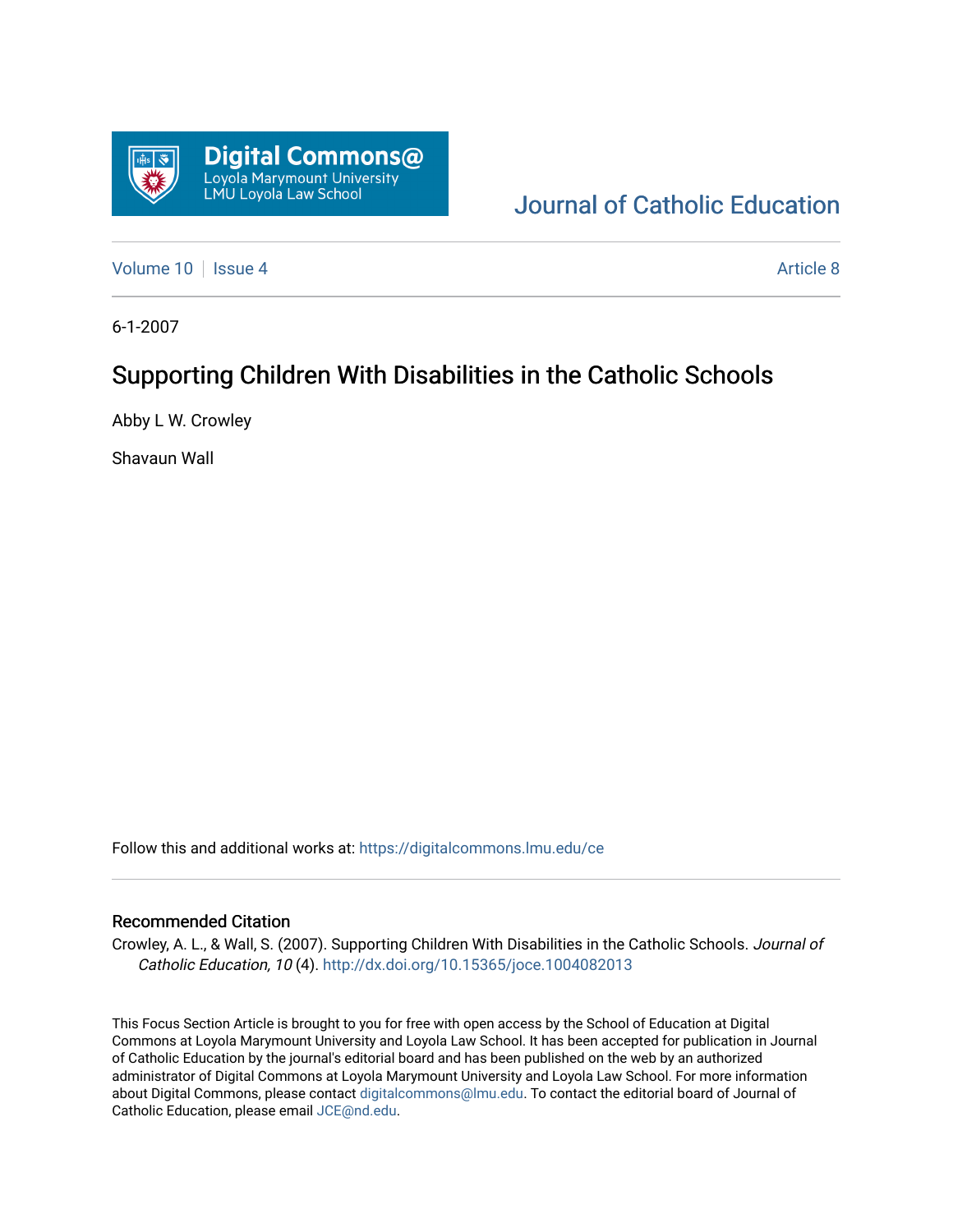# **SUPPORTING CHILDREN WITH DISABILITIES IN THE CATHOLIC SCHOOLS**

#### ABBY L. W. CROWLEY

*Catholic Community Services The Catholic University of America*

#### SHAVAUN WALL

*The Catholic University of America*

*Many children with disabilities attend Catholic schools, but the resources to serve these children adequately are limited. Teacher assistants are increasingly being used to meet this need by assisting students with disabilities in regular classrooms. The authors maintain that such assistants can be effectively used in Catholic schools for this purpose, and others, if appropriately prepared. This article identifies the education needed to enable urban teacher assistants to work effectively with students with special needs in regular classrooms in Catholic schools. The article also examines a preparation program at The Catholic University of America in Washington, DC.*

### **INTRODUCTION**

Students with disabilities attend Catholic schools in significant numbers. A 2002 study sponsored by the United States Conference of Catholic Bishops (USCCB), *Catholic School Children with Disabilities*, found that 7% of the children in Catholic schools have been identified as having a disability. While most of these students have learning or speech and language disabilities, 28% have less common conditions such as mental retardation, hearing and vision impairment, autism, physical disabilities, emotional and behavioral disorders, or traumatic brain injury.

Catholic schools receive little public assistance in serving these children (DeFiore, 2006). The Individuals with Disabilities Education Act (IDEA; 2000) provides certain special education services, a proportionate share of each district's IDEA funds, for children with special needs placed by their parents in Catholic schools. But less than 1% of the children with disabilities in Catholic schools receive services under IDEA (USCCB, 2002). Further, because IDEA funding is so limited, it is usually directed to children

*Catholic Education: A Journal of Inquiry and Practice*, Vol. 10, No. 4, June 2007, 508-522 © 2007 University of Notre Dame.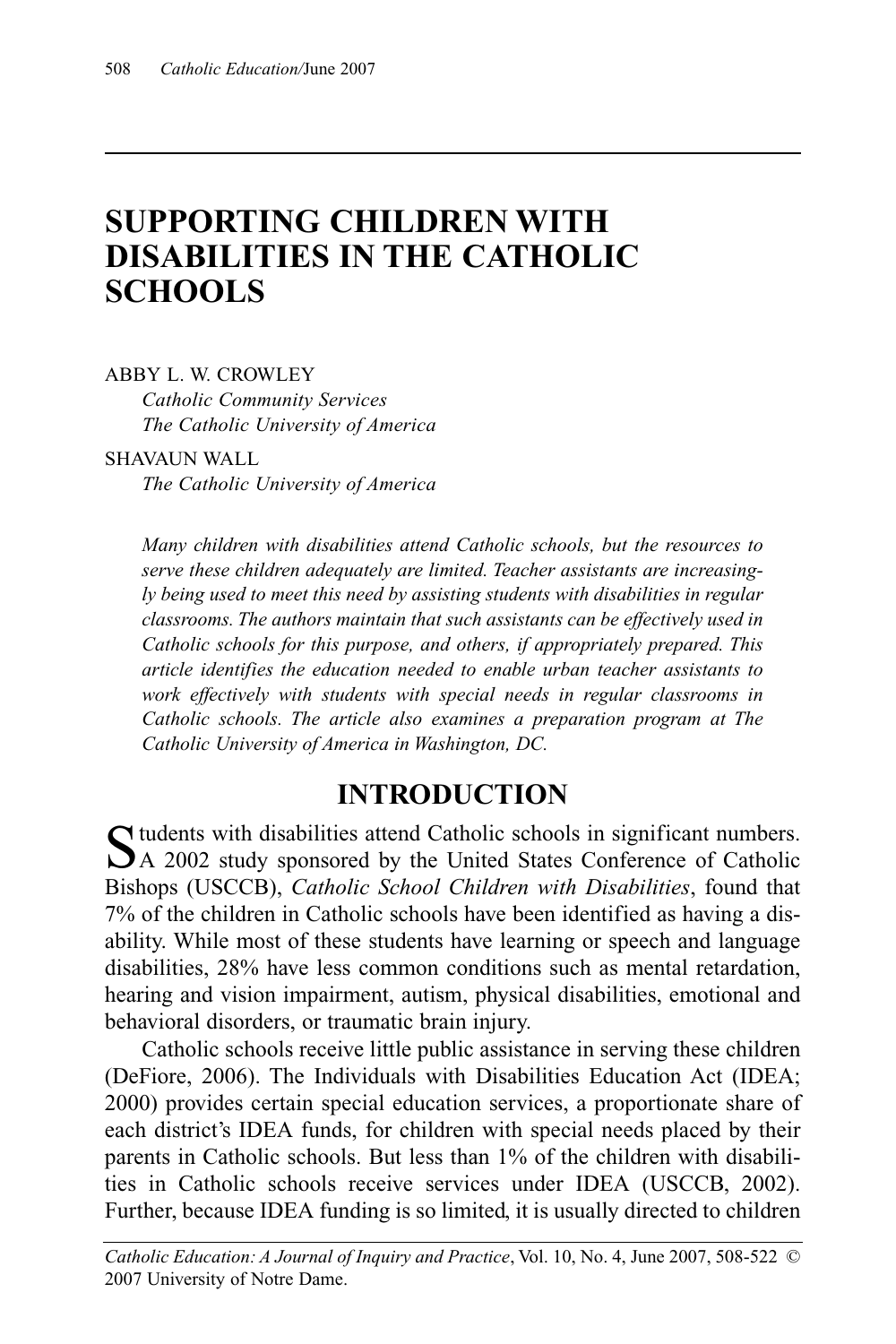needing less intervention, such as those with speech-language disorders or learning disabilities. Overall, 87% of the Catholic dioceses participating in the USCCB (2002) study reported that at least some of their schools do not have the capacity to meet the needs of students with disabilities. This has an adverse impact on enrollment and denies some children access to a Catholic education.

The National Catholic Educational Association's (NCEA) *National Congress on Catholic Schools for the Twenty-First Century* (1991) emphasized that part of the mission of Catholic schools is to affirm the dignity of all students and educate a diverse student body. The NCEA has also stressed that all parents have a right to choose appropriate education for their children, including parents of children with special needs. Thus, Catholic school systems must ensure that "there are places in Catholic schools for the children of all Catholic families, wherever they live, whatever their income, and whatever special needs and gifts their children have" (NCEA, 1991, p. 5). To meet this goal, the Catholic schools will have to increase their capacity to educate special needs children.

Catholic schools have been moving toward this goal by adopting innovative approaches to including children with special needs (DeFiore, 2006). Resource room programs and in-class accommodations are frequently used (USCCB, 2002). Certain Catholic school systems have also pursued inclusive education by contracting with specialists, such as speech therapists and special educators, who can focus on children with special needs, co-teaching, creating privately-funded resource programs to provide remediation and reinforce classroom instruction in a small group, reducing class sizes, introducing self-contained classes with mainstreaming in selected subjects, providing summer programs to build skills, and training peer mentors for children with disabilities (Laengle, Redder, Somers, & Sullivan, 2000; Patchell & Treloar, 1997; Powell, 2004). The Archdiocese of St. Louis provides affordable assessments of children's special needs through a Catholic Guidance Office (DeFiore, 2006). Dioceses have also designated special needs coordinators to consult across schools, and have hired teachers who are dually certified in regular and special education to serve both as classroom teachers and advisors to other teachers regarding inclusion. Collaborative problem solving teams are also used to identify accommodations and resources for children with special needs (Barton, 2000; Frey et al., 2000; Lawrence-Brown & Muschaweck, 2004).

Another way Catholic schools can help children with disabilities succeed is to employ teacher assistants and instructional aides, now often called paraeducators to recognize their distinct paraprofessional identity. There has been little academic discussion of paraeducators in Catholic schools, but in practice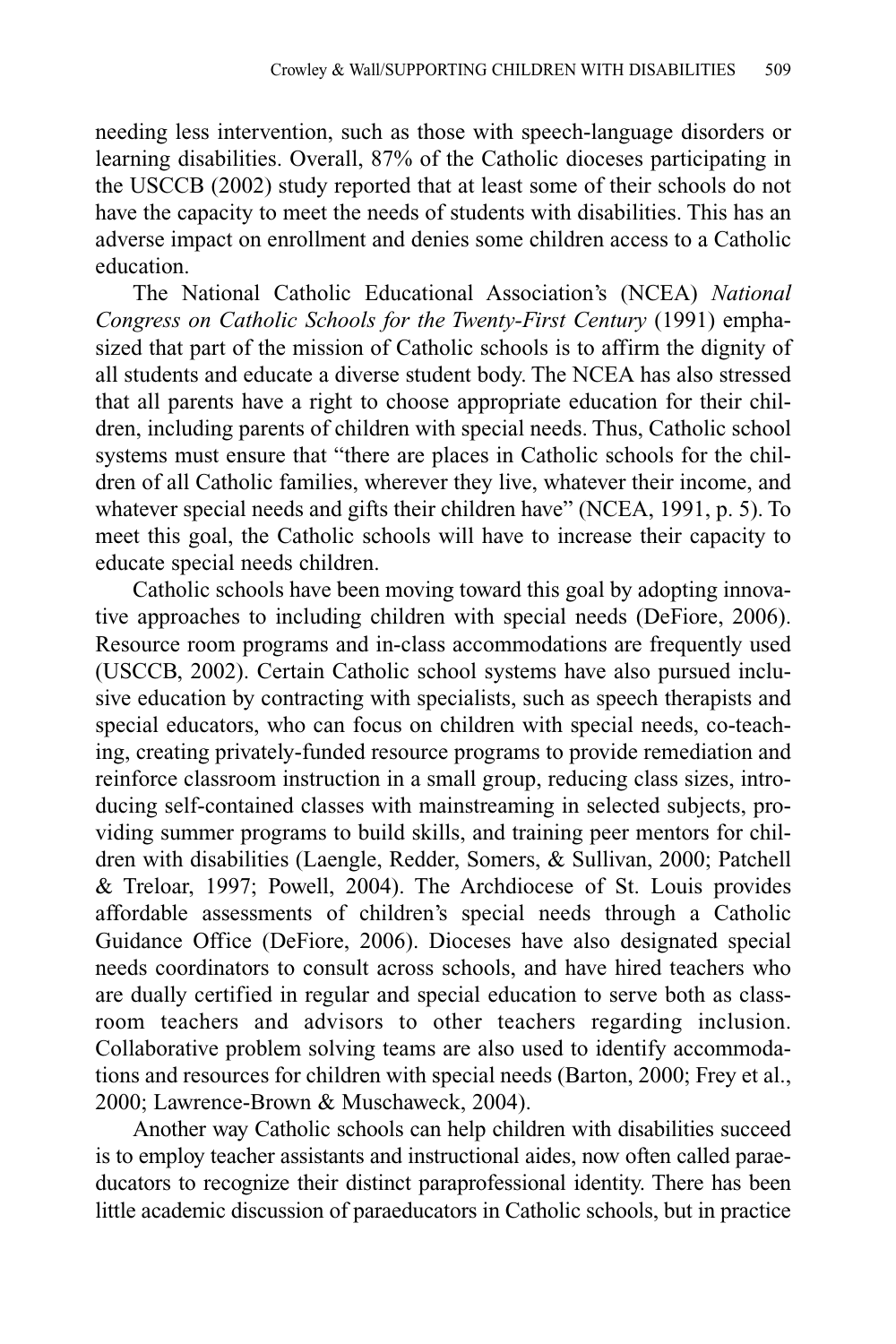they have been recognized among Catholic educators as beneficial to the inclusion of children with disabilities (Loreman, 2000; McNally, Cole, & Waugh, 2001). Moreover, the use of paraeducators in Catholic schools has proven beneficial to regular education students as well as to children with special needs (Blackett, 2001). However, there have been concerns that under certain circumstances, paraeducators can contribute to the isolation of students with special needs, particularly if the paraeducators are not oriented toward supporting the class as a whole (Loreman, 2000). Thus, to help individual paraeducators reach their potential as effective members of teaching teams in Catholic schools, specialized preparation is essential (Broadbent & Burgess, 2003).

This article examines the ways paraeducators can be used in Catholic schools, and the education they need to function effectively in this environment. University-based preparation of paraeducators is also discussed, examining specifically the ongoing programs at The Catholic University of America in Washington, DC.

### **HISTORICAL BACKGROUND: PARAEDUCATORS IN PUBLIC SCHOOLS**

Paraeducators have become an invaluable resource to classroom teachers (Morgan, Ashbaker, & Forbush, 1998; Riggs, 2002). More than 675,000 fulltime equivalent paraeducators, identified by a variety of titles, including teacher aide, instructional assistant, and dedicated aide, worked in elementary and secondary public schools in the United States in 2001 (National Center for Education Statistics [NCES], 2001). One-third of all public school teachers benefit from the assistance of a paraeducator (National Clearinghouse for Professions in Special Education, 2000).

In the public schools, paraeducators are employed primarily in special education and related services (Katsiyannis, Hodge, & Lanford, 2000). They play a major role in the delivery of services to children with special needs (French, 1998; Giangreco, Edelman, & Broer, 2003; Riggs, 2001, 2005), and are being asked to take on ever-increasing responsibility for direct instruction and student support (Beale, 2001; French, 1999; Moshoyannis, Pickett, & Granick, 1999; Pickett, 1999; Pickett, Likins, & Wallace, 2003; Riggs, 2005). With the dearth of qualified teachers, paraeducators often assume teaching duties in urban public schools (Comer & Maholmes, 1999). However, paraeducators often lack appropriate preparation and supervision (Giangreco & Broer, 2005; Giangreco et al., 2003; Mueller & Murphy, 2001; Pickett et al., 2003).

The No Child Left Behind Act (NCLB; 2001) required that paraeducators working in Title I schools be highly qualified by 2006. This generally means that paraeducators in Title I schools are required to complete an asso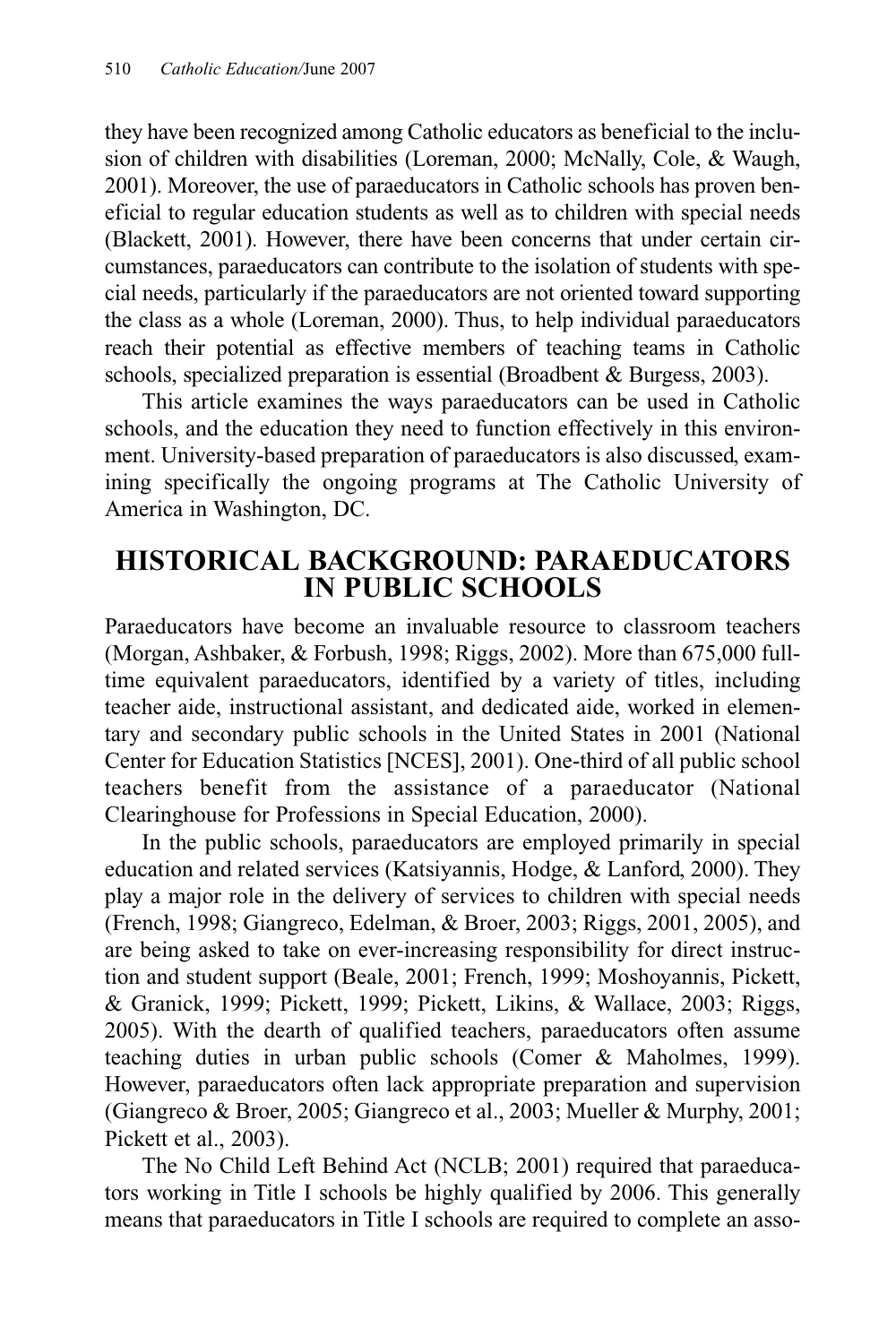ciate degree program or 2 years of college, or pass a state-approved test. The 2004 reauthorization of the Individuals with Disabilities Education Act (IDEA) extends that requirement to include all special education paraeducators assisting students in content areas.

The U.S. Department of Labor (DOL, 2004) anticipates that paraeducator employment opportunities will continue to grow faster than the average for all occupations through 2012. As discussed in Pickett et al. (2003), this increased demand for paraprofessional staffing is due to: (a) the ongoing effort to include children with disabilities in general education (DOL, 2004; Mueller & Murphy, 2001; Pickett, 1999; Riggs, 2001, 2005); (b) the increasing number of students from diverse racial, ethnic, cultural and linguistic backgrounds (DOL, 2004; Genzuk, 1997; Rueda & Monzo, 2000; Salzberg & Morgan, 1995); (c) rising demand for higher quality education, individualized instruction, and compensatory education for students from disadvantaged backgrounds; (d) continuing shortages of credentialed teachers in nearly every program area (NCES, 2001; Recruiting New Teachers, 2000); and (e) the shifting role of teachers who, as a result of differentiated staffing reforms, are becoming managers of instructional programs or leaders of instructional teams, and spending more time on school governance (French, 2001; French & Pickett, 1997; Pickett, 1999).

### **STANDARDS FOR PARAEDUCATORS**

The Council for Exceptional Children (CEC), in conjunction with the National Resource Center for Paraprofessionals in Education and Related Services (NRCPERS), has identified minimum knowledge and skill standards for paraeducators serving students with disabilities (Council for Exceptional Children [CEC], 2003). Nevertheless, roughly 70-90% of paraprofessionals hired by the public schools have no job-specific preparation (CEC, 2003). There is considerable evidence that even after they are hired, most paraeducators are not formally educated further (Downing, Ryndak, & Clark, 2000; Katsiyannis et al., 2000; Mueller, 2003; Pickett, 1999; Riggs, 2001). Most of the education paraeducators do engage in is informal, on-thejob immersion by teachers and other paraprofessionals. This results in haphazard, unfocused, and incomplete opportunities for professional growth and skill development. Few state or local education agencies systematically orient, educate, or certify special education paraprofessionals (Cyr, 2000; French & Pickett, 1997; Mueller, 1997; Pickett et al., 2003).

The widespread inadequacy of paraeducator preparation is due in part to limited financial resources and insufficient time (Cyr, 2000). Other factors undermining paraeducator preparation include lack of institutional recognition and reward, few opportunities for career advancement, and difficulties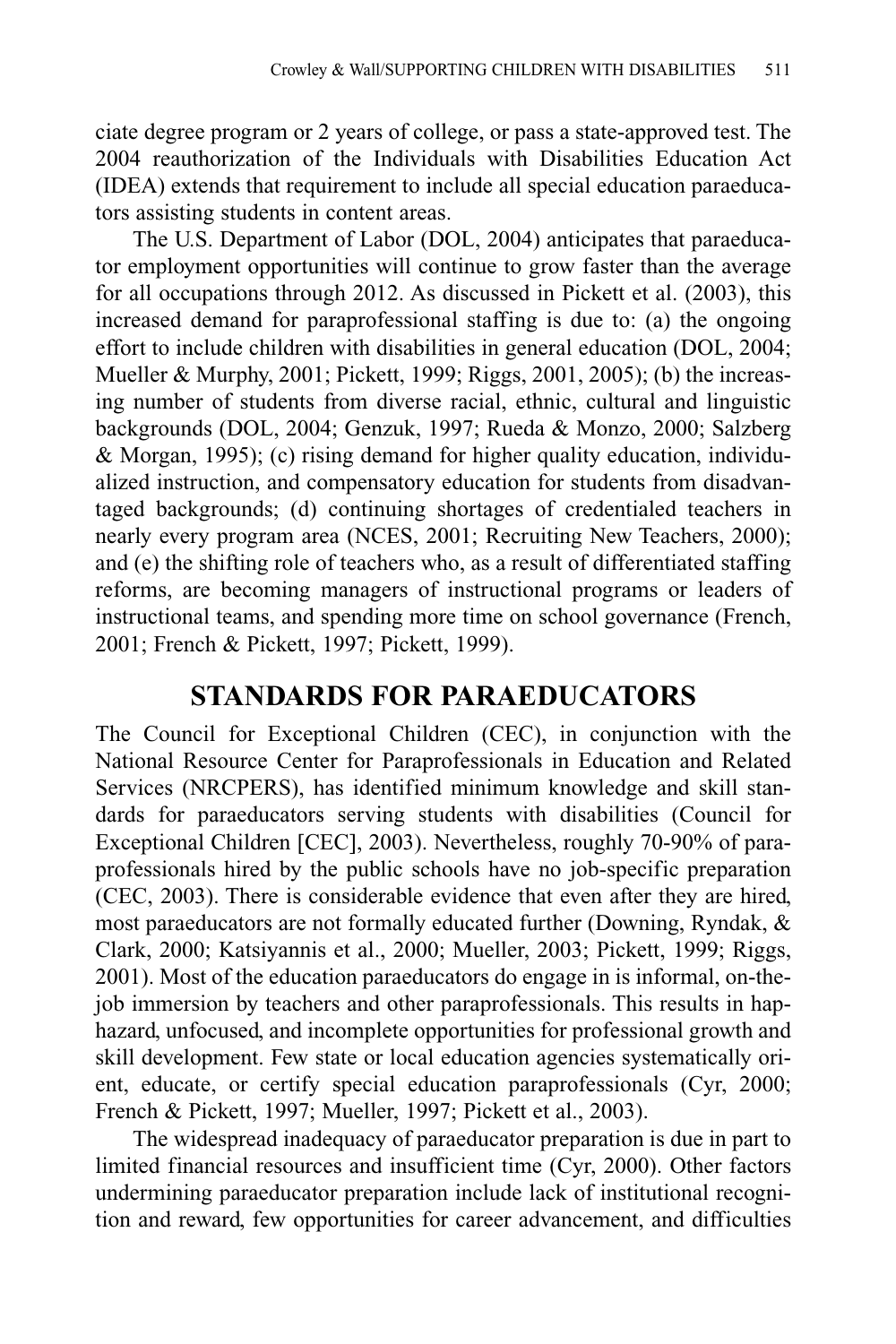in traveling to inservice sites (French & Pickett, 1997; Steckelberg & Vasa, 1998). In addition, few colleges prepare future teachers to develop and use the skills of the paraprofessionals with whom they will work (French  $\&$ Pickett, 1997).

The impact of inadequate preparation can be significant. Data increasingly show that insufficient paraeducator preparation adversely affects student achievement (Katsiyannis et al., 2000; Moshoyannis et al., 1999; Railsback, Bracken, & Schmidt, 2002; Riggs, 2001). Unprepared paraprofessionals communicate poorly with teachers, have little understanding of instructional modifications and accommodations, inadvertently interfere with instructional programs by giving answers to assignments, and burn out and/or leave their positions quickly (D'Aquanni, 1997; Jones & Bender, 1993; Milner, 1998; Nittoli & Giloth, 1997). Giangreco and associates have found that poorly prepared paraeducators working in inclusive settings have particular difficulty dealing with the challenging issues surrounding the role of paraeducators, including: (a) teacher-paraeducator role confusion; (b) the emergence of paraeducators rather than teachers as primary communicators with families; (c) assignment of the least qualified personnel to provide most of the instruction and support for students with the greatest needs; (d) excessive reliance on one-to-one paraeducator support, leading to unintended consequences such as unnecessary dependency, interference with teacher involvement, and interference with peer relations; and (e) paraeducators serving as substitute friends for students with disabilities (Giangreco & Broer, 2005; Giangreco et al., 2003; Giangreco, Edelman, Luiselli, & MacFarland, 1997; Marks, Schrader, & Levine, 1999).

Also important in assessing the need for paraeducator preparation is the growing cultural disparity between students and teachers. In 1999, 37.9% of public school students were members of minority groups, but fewer than 10% of teachers were from minority groups (NCES, 2001). In contrast, paraeducators typically live near their schools and come from the same cultural backgrounds as their students (Eubanks, 2001; Haselkorn & Fideler, 1996; Rueda & Monzo, 2000; Wall, Davis, Crowley, & White, 2005). Paraeducators generally relate well to the students, making school less alienating (Genzuk, 1997; Villegas & Clewell, 1998; Wall et al., 2005). Further, paraeducators demonstrate commitment to the relationship between the school and the community (Brandick, 2001; Wall et al., 2005).

### **GROWING NEED FOR WELL-PREPARED PARAEDUCATORS IN CATHOLIC SCHOOLS**

The Catholic schools in the Archdiocese of Washington, which include the District of Columbia and five Maryland counties, provide a vivid example of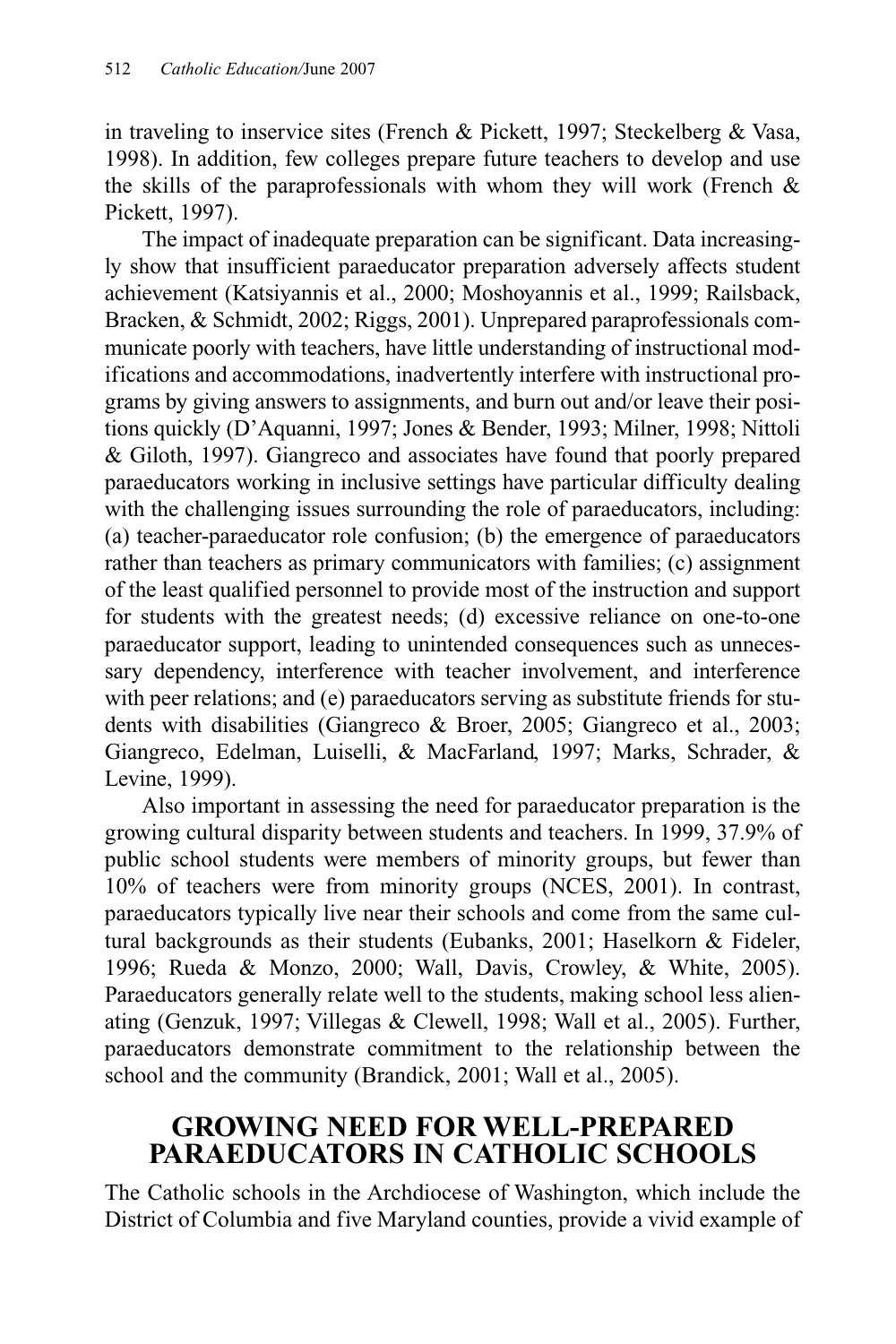both the potential for inclusion of children with special needs in Catholic schools and the corresponding need for qualified paraeducators. There are 112 schools in the Archdiocese of Washington including 75 archdiocesan elementary schools which served approximately 21,000 children in 2005- 2006.

The archdiocesan schools in the District of Columbia are configured as the Center City Consortium. These urban schools serve children from a variety of socio-economic backgrounds, serving 77% minority and 65% special needs children (see Table 1). Over the past 2 years, Center City Consortium schools have welcomed almost 1,000 new students through the federally funded Opportunity Scholarship program. The program allows low-income families living in Washington, DC, to send their children to the school of choice with federally funded scholarships for tuition and fees. These students are similar in background and need as the students already served in the Consortium. As overall enrollment has grown, so has the number of students with special needs.

The Archdiocese of Washington schools have varying levels of support systems to assist students with special needs. In most schools, resource teachers in collaboration with classroom teachers work to develop strategies and intervention plans for each student with special needs. One dimension of this effort is focused on increasing the use and effectiveness of paraeducators in the classroom through job embedded preparation programs for paraeducators and teachers. The archdiocese piloted a 30-hour in-service program to prepare paraeducators to work in inclusive classroom settings. Simultaneously, professional development programs prepared teachers to work more effectively with paraeducators (18 hour program) and coached principals on creating professional climates to enhance the working relationships of instructional teams (6-hour program). These programs were well received by participants. The archdiocese now has paraeducators in most of its elementary schools, and is currently investigating future training development to meet program needs. At the time this article was prepared, the Center City Consortium Schools employed 50 paraeducators, with 68% representing minority groups and 5% with disabilities, similar to the demographic data on the children (See Table 1).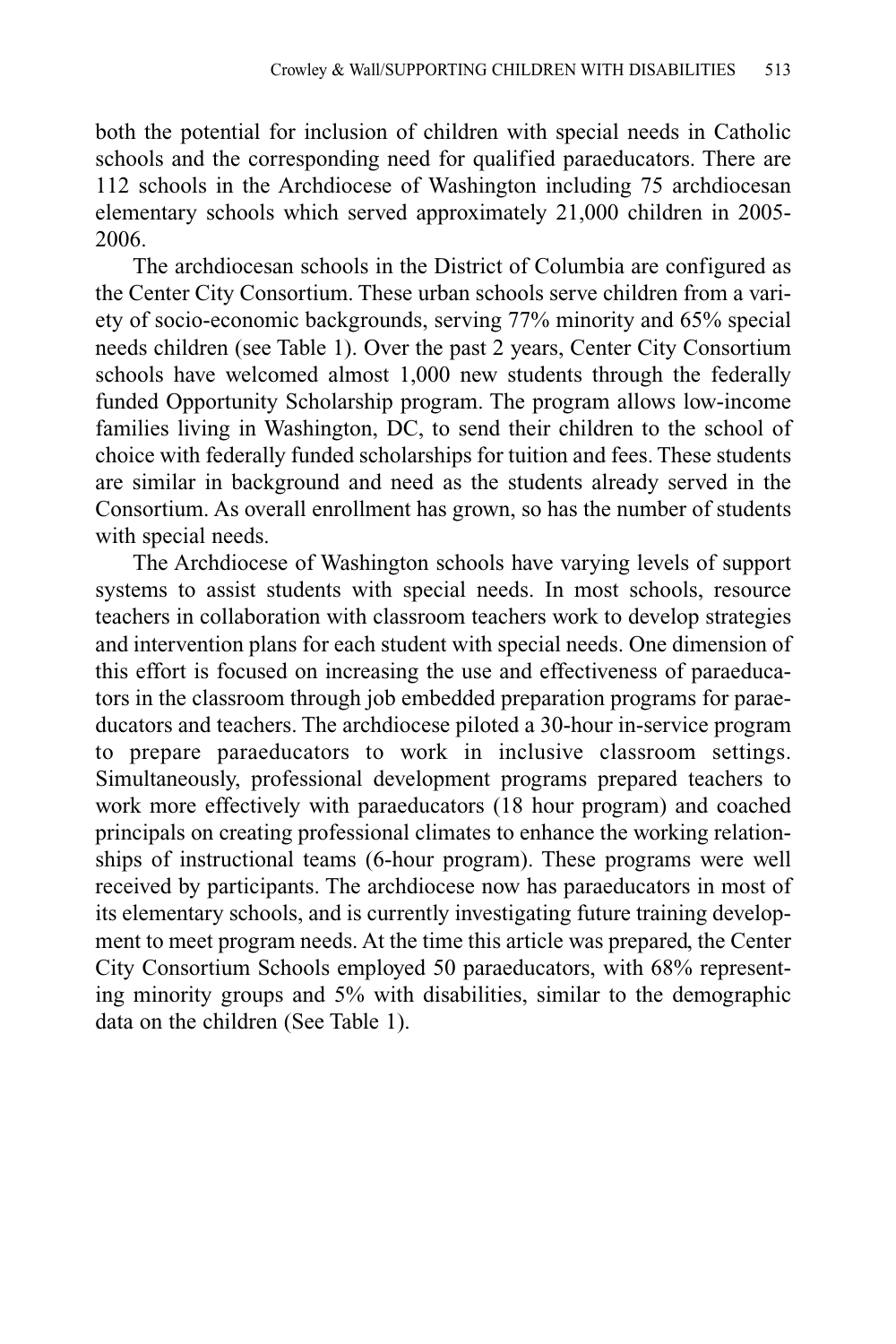#### Table 1

*Student and Paraeducator Demographic Data from the Archdiocese of Washington Compared Nationally* 

|                                                        | Catholic schools<br>nationwide | Archdiocese of Washington<br>elementary schools in<br>Washington, DC |
|--------------------------------------------------------|--------------------------------|----------------------------------------------------------------------|
| Student demographic data                               |                                |                                                                      |
| Number of students                                     | 2,647,301                      | 4,493                                                                |
| Percentage of minority students                        | 25.6%                          | 77%                                                                  |
| Percentage of students with<br>special education needs | $7\%$                          | 6%                                                                   |
| Paraeducator demographic data                          |                                |                                                                      |
| Number of paraeducators                                | unknown                        | 50                                                                   |
| Percentage of minority<br>paraeducators                | unknown                        | 68%                                                                  |
| Percentage of paraeducators<br>with disabilities       | unknown                        | $5\%$                                                                |
| Paraeducator vacancy rate<br>(open positions)          | unknown                        | $5\%$                                                                |

*Note.* Source for national data (McDonald, 2005).

### **HIGHER EDUCATION FOR PARAEDUCATORS**

For the past 5 years, The Catholic University of America (CUA) has partnered with the District of Columbia Public Schools (DCPS) and the Lt. Joseph P. Kennedy Institute—a provider of services for children and adults with developmental disabilities—to develop and deliver university-level paraeducator preparation. This effort began with a nine-credit undergraduate program (ParaMet), funded by the Office of Special Education and Related Services (OSERS) of the U.S. Department of Education, to enhance the skills of paraeducators working with students with special needs. After the passage of NCLB, it became clear that a more comprehensive program would be required, and the CUA/DPCS/Kennedy Institute partners were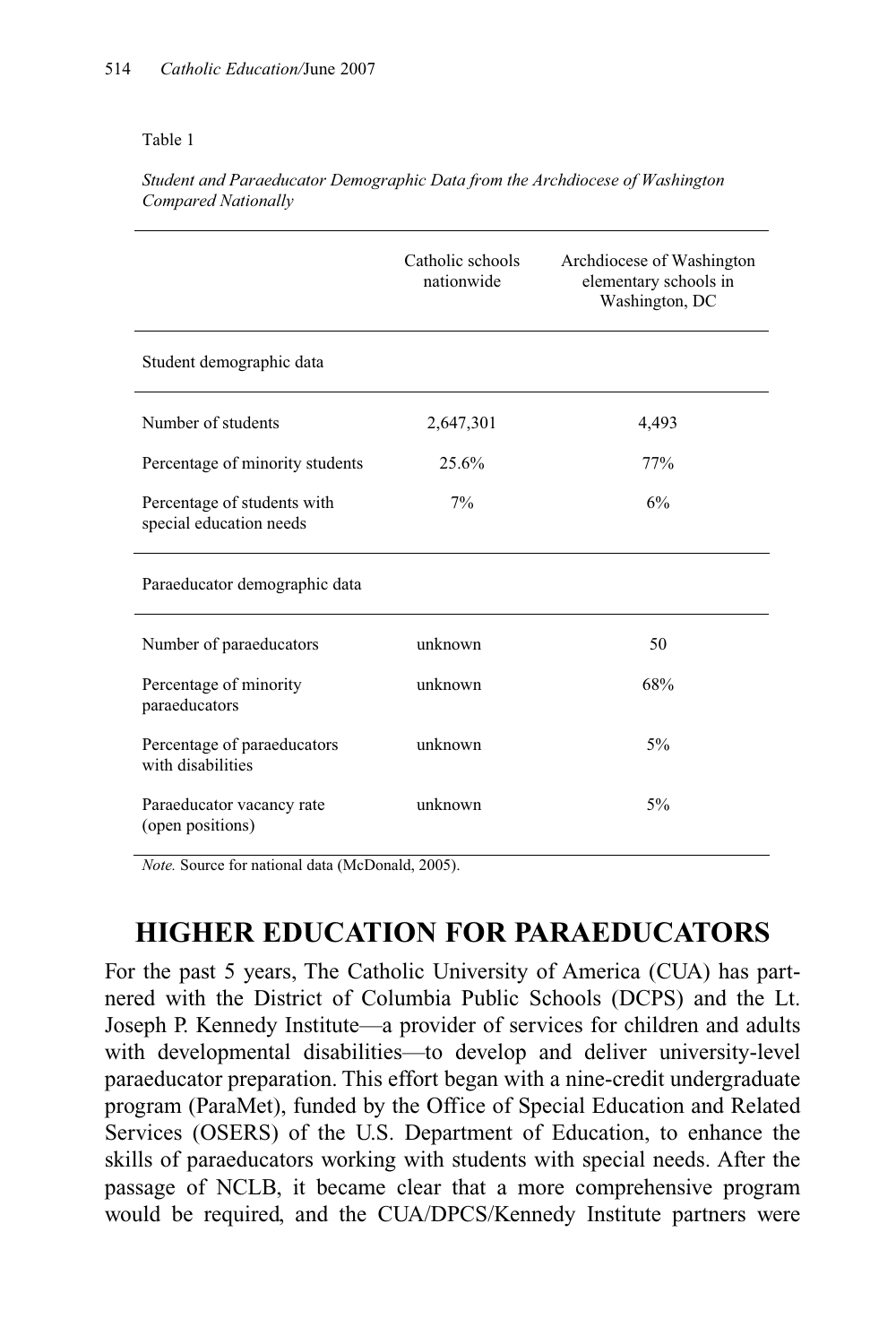awarded an OSERS grant to provide a 48-credit certificate program (ParaEd) which would meet NCLB requirements. Expanding to a 60-credit program which will be open to paraeducators in Catholic, public, and charter schools in the DC metropolitan area is currently a priority.

## **THE PEDAGOGICAL FRAMEWORK**

The curriculum is based on the knowledge and skill standards set by CEC (2003). These include the following content areas: (a) foundations of special education; (b) development and characteristics of learners; (c) individual learning differences; (d) instructional strategies; (e) learning environments and social interactions; (f) language; (g) instructional planning; (h) assessment; (i) professional and ethical practice; and (j) collaboration. The design incorporates the perspectives from four primary models that dominate the thinking of educators today: ecological or environmental, behavioral, constructivist, and psychodynamic (Walker & Shea, 1999; Zirpoli & Melloy, 1993).

The curriculum also emphasizes problem solving and reflection, which are essential tools for education professionals (Posner, 2000). The end goal is to develop knowledge, skills, and dispositions that allow paraeducators to problem solve on their own or with assistance from teachers. These new skills, and the confidence to apply them, can lead to positive outcomes in all areas of children's lives. Figure 1 depicts this process.



*Figure 1*. ParaEd pathways to change

The program is based on best practices drawn from the recent literature on professional development. For example, a study involving 1,000 teachers in 5 states identified four key features of effective staff development programs, all of which have been built into the project (Birman, Desimone, Porter, & Garet, 2000). First, the preparation program continues over a long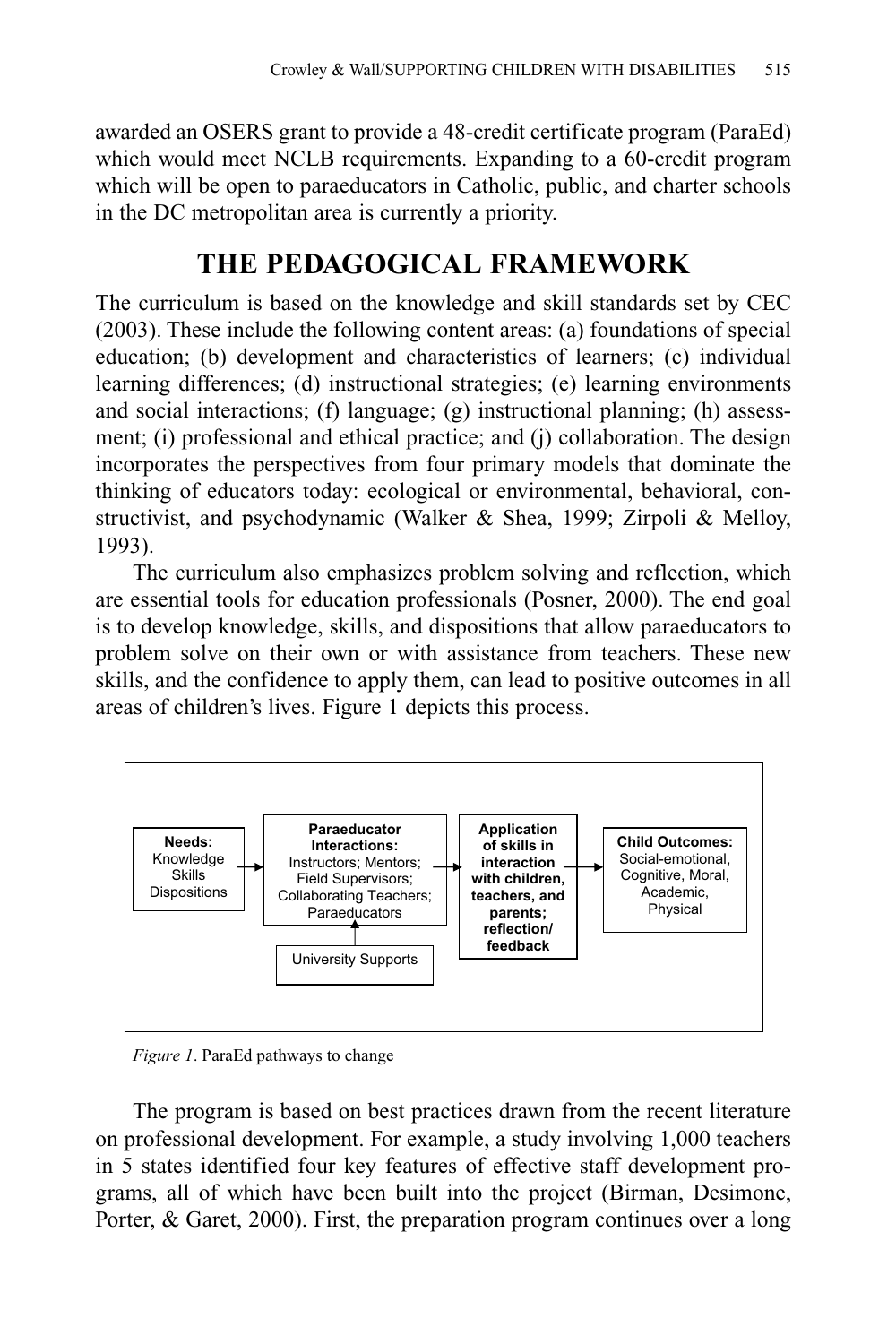period (3.5 years) while the paraeducators are working full-time in their field. This allows extensive coordination between what is taught in the college classroom and what the paraeducators are experiencing daily. Second, the paraeducators are encouraged to provide support to each other as undergraduate students through study and support groups, which encourage cooperative learning and persistence. Third, learning activities are connected to the paraeducators' classrooms, such as (a) classroom-based projects and cooperative learning, (b) video self-assessment and case studies, (c) a full school-year field placement, and (d) infusion of special education content into all coursework.

For the 60-credit program, paraeducators can take five courses per year (2 fall, 2 spring, 1 summer) while they continue full-time employment during the school year. Coursework focuses on the following areas, with an emphasis on developing reflective practices and practical problem-solving skills:

- Education foundations, human growth and development, and educational psychology (9 credits)
- Foundations of special education, including a field component (9 credits)
- Best practices for working with students with disabilities (9 credits)
- Partnering with families (3 credits)
- Academic proficiencies, including writing, mathematics, and computer skills (15 credits)
- Instructional methods: reading and math (6 credits)
- Communication and problem solving (3 credits)
- Religion (3 credits)
- Classroom management (3 credits)

## **ADMISSIONS REQUIREMENTS AND PROCESS**

Project staff held a series of information sessions in the schools when there was an opening for a new cohort of students. Applications typically were double the number of available slots. Applications required high school and college transcripts, recommendations from principals and cooperating teachers, and a writing sample. All applicants came to The Catholic University of America for a personal interview, were tested on reading comprehension using the Nelson-Denny Reading Comprehension Test, Form G (Brown, Fishco, & Hanna, 1993), and provided a writing sample. The most promising applicants were selected based on academic potential, personal characteristics (including work habits and motivation), and work experiences.

Five ParaMet cohorts (88 paraeducators) and two ParaEd cohorts (41 paraeducators) have enrolled. The paraeducator candidates have been predominantly minority (93% African American, 5% Latino), mature (average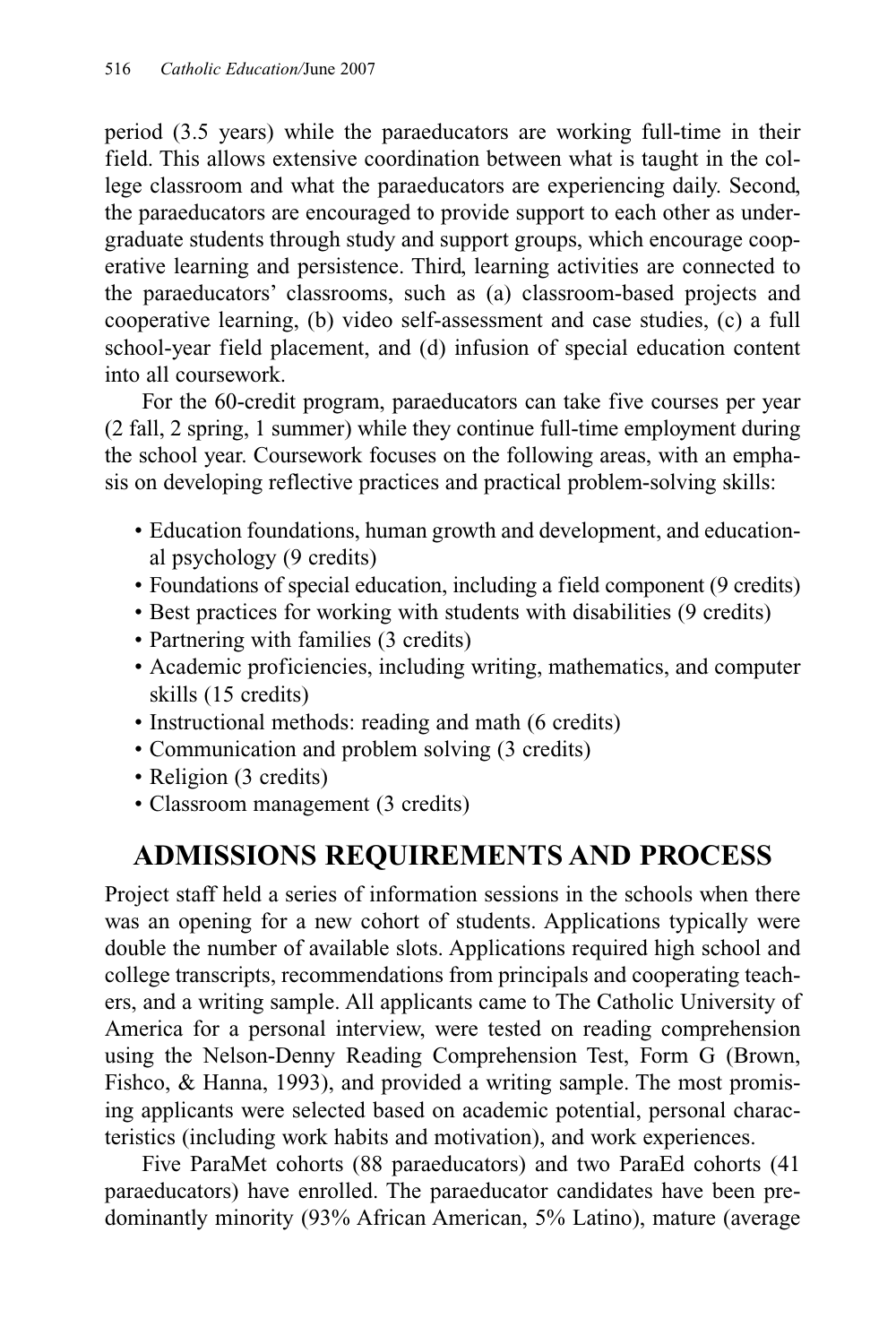age 40 years), and experienced (average 5.7 years of work experience in schools). Most were closely tied to Washington and its schools (72% current residents; 56% graduated from city high schools or GED programs). Overall, 75% of the paraeducators graduated from high schools, while 25% held GEDs. Five were bilingual (English and Spanish); one was fluent in American Sign Language.

To plan instruction, two surveys were administered to accepted students: one for computer and library skills (17 skill-related items on a 3-point rating scale and 4 yes/no questions) and a self-evaluation based on the CEC's professional standards for paraeducators (CEC, 2002; 61-items, 5-point rating scale). Teachers also rated the paraeducators with whom they worked. Finally, an evaluator held focus groups at the end of each semester to obtain information to guide program improvement.

### **CHALLENGES IN TRAINING OF URBAN PARAEDUCATORS**

Four years of experience with paraeducators reveal them to be enthusiastic, motivated, dedicated to their work, and open to all they are learning in the university classroom. However, numerous assessments made clear that the paraeducators would need extensive support to succeed in college work. The accepted paraeducator candidates had earned a grade of C on average in language arts in high school, and nearly half (44%) scored in the lowest quartile on the Nelson Denny reading test. The paraeducators' writing samples revealed problems in organization, sentence construction, and writing mechanics. The paraeducators had little experience with library research, and less than half (46%) had a home computer. Moreover, the paraeducators were hampered by their lack of familiarity with the customary protocols and procedures at a university. They often did not notify their instructors of obstacles they faced, sometimes did not take advantage of supports available to them, and had a difficult time juggling home, work, and school. Their home lives often prevented them from focusing on their studies. One paraeducator became homeless during her time in the program, and two others lost their jobs due to budget cutbacks.

## **STRATEGIES FOR OVERCOMING OBSTACLES**

The program incorporated several practical strategies to help the paraeducators be successful:

• *Logistics*: Classes were scheduled at times that would fit most easily into the paraeducators' work and personal schedules. The classes were also located in a building that was accessible by public transportation.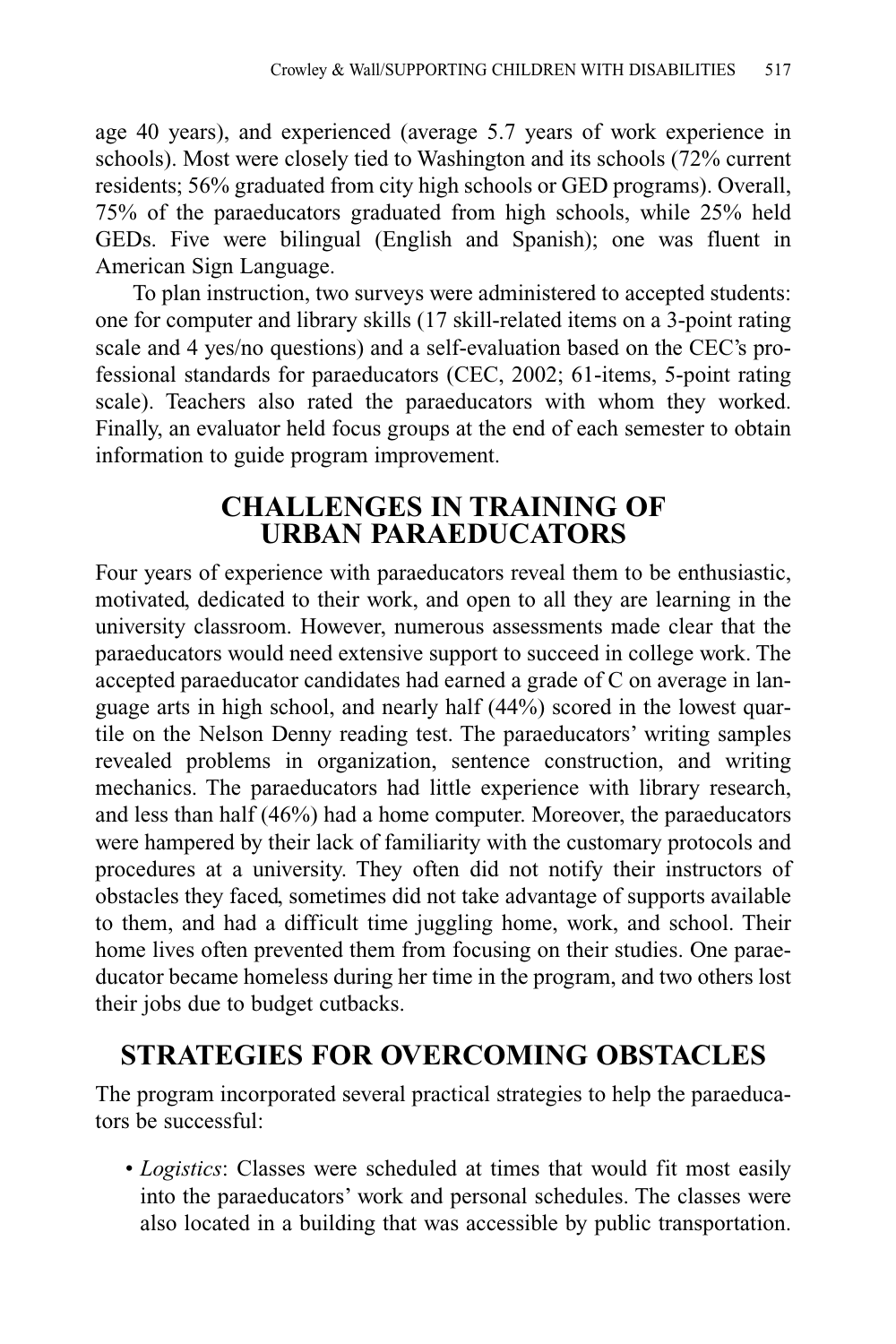For the ParaMet Program, all the texts, as well as a stipend for transportation, materials, and child care needs were supplied.

- *Comprehensive orientation*: Prior to the start of each cohort, paraeducators came to The Catholic University of America for a half-day orientation session, during which the demands of the program were described in detail. This included a session on library research skills.
- *The university culture*: There was a need to familiarize the paraeducators with the basics of the culture of academia. A discussion about the syllabus was held at the beginning of each course, explaining that the syllabus was a kind of contract between instructor and student. Throughout the program the importance of communication with the instructors, and of seeking assistance when needed were emphasized.
- *Academic competencies*: Basic academic skills were incorporated into the classes. Special sessions focused on writing, study skills, and word processing. Copies of *The Master Student* were given to all participants.
- *University support*: Students were made aware of the support available on campus through the Counseling Center, the Writing Center, the Office of Disability Support Services, and library. Several paraeducators with disabilities, such as blindness and Cerebral Palsy, arranged for a representative of the disability office to attend classes and modify materials as needed.
- *School-based support*: Many of the ParaMet/ParaEd students work in the same schools, and easily formed study and support groups. This has been a particularly effective support for the paraeducators, who feel comfortable seeking help from each other. In addition, a teacher-paraeducator mini-conference is held for each cohort, during which the paraeducators come to the university with their supervising teacher and discuss roles and ways to effectively communicate. This conference, along with school visits during the paraeducators' field placement year, elicits support from the teachers and helps the paraeducators apply what they are learning to their classrooms. Paraeducators report that since enrolling in our programs they have been asked to, and are able to, take on increasing responsibility in their classrooms.

### **COLLEGE FOR PARAEDUCATORS IN CATHOLIC SCHOOLS**

The educational backgrounds and academic needs of the urban paraeducators in Catholic schools are similar to their public school counterparts. Their preparation needs are also similar, and remain based on the CEC standards. However, the Catholic school context necessitates enhancement of the ParaEd curriculum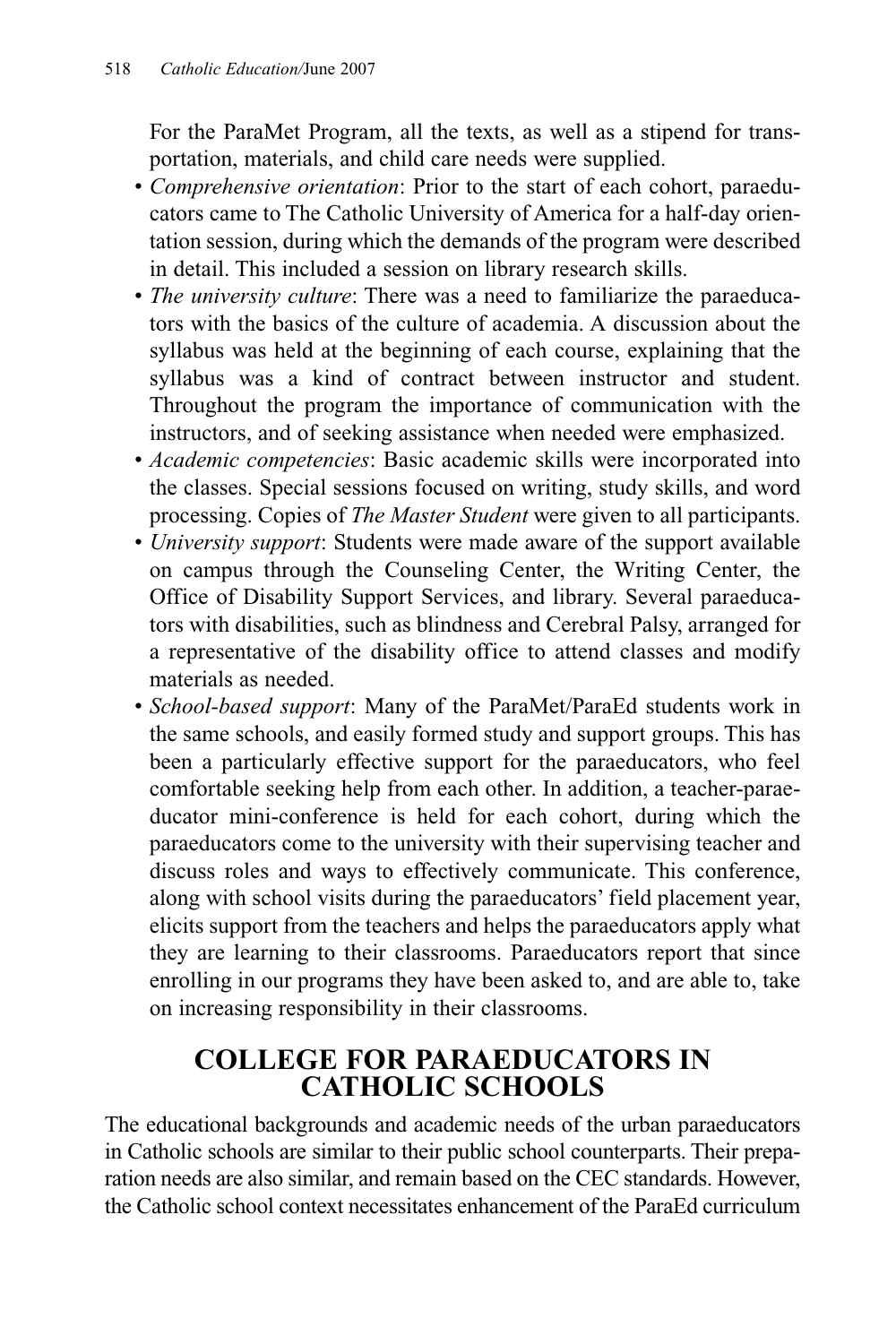consistent with the goals of the Catholic schools. It is important for paraeducators to understand the philosophy of Catholic education and how inclusion of children with special needs is consistent with that mission. A tool for understanding mission and educational strategies is reflection or contemplation. The contemplative practice model encourages Catholic school educators to ask fundamental questions related to their schools' inclusive practices (Long & Schuttloffel, 2006). Paraeducators also need to understand policies and procedures related to serving children with special needs in the Catholic schools, including the development and implementation of individualized plans. To help address these issues, Catholic school personnel who are members of the planning teams (teachers, special needs educators, principals, specialists) should be involved in supporting the paraeducators' professional growth.

Paraeducator preparation partnerships between universities and Catholic schools are rare. We are aware of only one program that provides collegelevel preparation specifically for paraeducators working in Catholic schools (i.e., a program in Australia through the Australian Catholic University; Broadbent & Burgess, 2003). Pioneer programs will not only prepare paraeducators to work effectively with the special needs population in Catholic schools, but can also develop data providing further insight into the best strategies and methods for this specialized paraeducator education.

### **CONCLUSION**

There is a growing demand for well-designed, college-level preparation for paraeducators, especially preparation focused on inclusion of children with special needs in regular classrooms. This need is especially pressing in Catholic school systems, where there are limited resources but expanding enrollments of children with disabilities. University-school partnerships further the mission of all involved institutions. The Catholic Church has consistently reached out to assist people with disabilities, and greater inclusion of children with disabilities in Catholic schools is a natural and inevitable extension of this history. Creative use of well-prepared, Catholic school-oriented paraeducators is critical to fulfilling this important mission.

### **REFERENCES**

- Barton, J. M. (2000). "To include or not to include?" That is not the question. *Catholic Education: A Journal of Inquiry and Practice, 3*(3), 329-341.
- Beale, E. W. (2001). Analysis of state standards for paraprofessionals. *Journal of Instructional Psychology, 28*(4), 244-248.
- Birman, B. F., Desimone, L., Porter, A. C., & Garet, M. S. (2000). Designing professional development that works. *Educational Leadership, 57*(8), 28-32.
- Blackett, M. E. (2001). Recommendations for Catholic school administrators in facilitating special education services. *Catholic Education: A Journal of Inquiry and Practice, 4*(4), 479-492.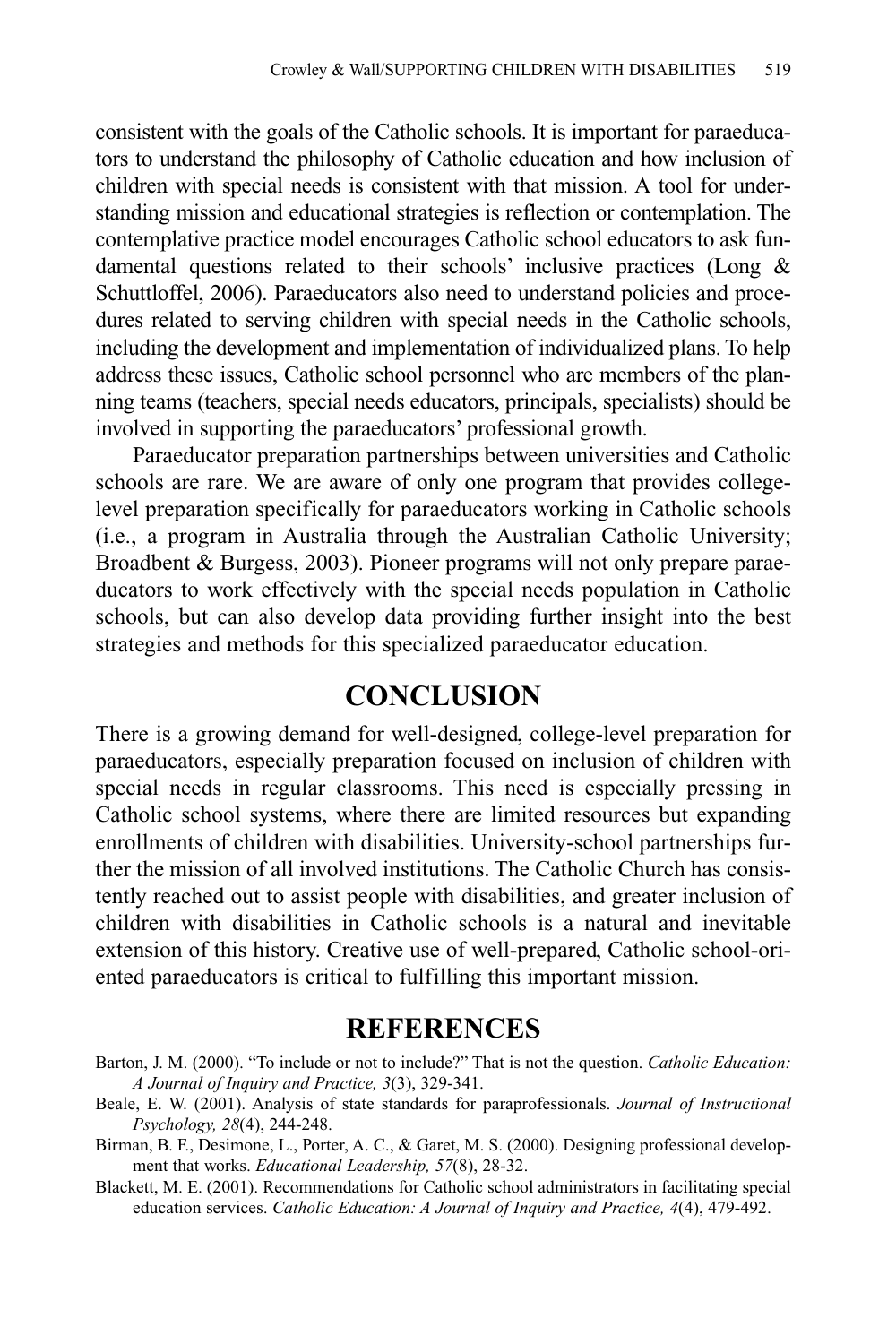- Brandick, S. (2001). Paraeducator career ladders: Step up the teacher supply. *Education Digest, 67*(2), 31-35.
- Broadbent, C., & Burgess, J. (2003, November). *Building effective inclusive classrooms through supporting the professional learning of special needs teacher assistants. Communities of learning: communities of practice*. Paper presented at the 43rd Annual National Conference of Adult Learning, Sydney, Australia.
- Brown, J. I., Fishco, V. V., & Hanna, G. (1993). *Nelson-Denny reading test, forms G and H*. Chicago: Riverside.
- Comer, J., & Maholmes, V. (1999). Creating schools of child development and education in the USA: Teacher preparation for urban schools. *Journal of Education for Teaching, 25*(1), 3-15.
- Council for Exceptional Children. (2002). *CEC performance-based standards: Paraeducators*. Retrieved on January 9, 2002, from http://www.cec.sped.org/ps/perf\_based\_stds/ paraeducators\_03-12-01.html
- Council for Exceptional Children. (2003). *What every special educator must know: The ethics, standards and guidelines for special educators* (5th ed.). Arlington, VA: Author.
- Cyr, A. (2000, Winter). Directing the work of paraprofessionals. *ParaLink Newsletter*, 1-9.
- D'Aquanni, M. M. (1997). The role of paraprofessionals in quality inclusive education programs. *Dissertation Abstracts International 58*(12), 4613A. (UMI No. AAT 9820076)
- DeFiore, L. (2006). The state of special education in Catholic schools. *Catholic Education: A Journal of Inquiry and Practice, 9*(4), 453-465.
- Downing, J. E., Ryndak, D. L., & Clark, D. (2000). Paraeducators in inclusive classrooms: Their own perceptions. *Remedial & Special Education, 21*(3), 171-181.
- Eubanks, S. (2001). *Licensure programs for paraeducators*. Washington, DC: ERIC Clearinghouse on Teaching and Teacher Education. (ERIC Document Reproduction Service No. ED460127)
- French, N. K. (1998). Working together: Resource teachers and paraeducators. *Remedial & Special Education, 19*(6), 357-368.
- French, N. K. (1999). Paraeducators and teachers: Shifting roles. *Teaching Exceptional Children, 32*(2), 69-73.
- French, N. K. (2001). Supervising paraprofessionals: A survey of teacher practices. *Journal of Special Education, 35*(1), 41-53.
- French, N. K., & Pickett, A. L. (1997). Paraprofessionals in special education: Issues for teacher educators. *Teacher Education and Special Education, 20*(1), 61-73.
- Frey, M., Hecker, K., Hardy, D., Herzog, S., Paulette, T., & Robinson, J. (2000). Collaborative problem-solving: The journey of Dayton Catholic Elementary School. *Catholic Education: A Journal of Inquiry and Practice, 3*(3), 342-354.
- Genzuk, M. (1997, April). *Diversifying the teaching force: Preparing paraeducators as teachers*. Washington, DC: ERIC Clearinghouse on Teaching and Teacher Education. (ERIC Document Reproduction Service No. ED406362)
- Giangreco, M. F., & Broer, S. M. (2005). Questionable utilization of paraprofessionals in inclusive schools: Are we addressing symptoms or causes? *Focus on Autism and Other Developmental Disabilities, 20*(1), 10-26.
- Giangreco, M. F., Edelman, S. W., & Broer, S. M. (2003). Schoolwide planning to improve paraeducator supports. *Exceptional Children, 70*(1), 63-79.
- Giangreco, M. F., Edelman, S. W., Luiselli, T. E., & MacFarland, S. Z. C. (1997). Helping or hovering? Effects of instructional assistant proximity on students with disabilities. *Exceptional Children, 64*(1), 7-18.
- Haselkorn, D., & Fideler, E. (1996). *Breaking the class ceiling: Paraeducator pathways to teaching*. Belmont, MA: Recruiting New Teachers.
- Individuals with Disabilities Education Act Amendment of 1997, 20 U.S.C. §§1400-1487(2000).
- Individuals with Disabilities Education Improvement Act of 2004, Pub. L. No. 108-446-, 118 Stat. 2647 (2004).
- Jones, K. H., & Bender, W. N. (1993). Utilization of paraprofessionals in special education: A review of the literature. *Remedial and Special Education, 14*, 7-14.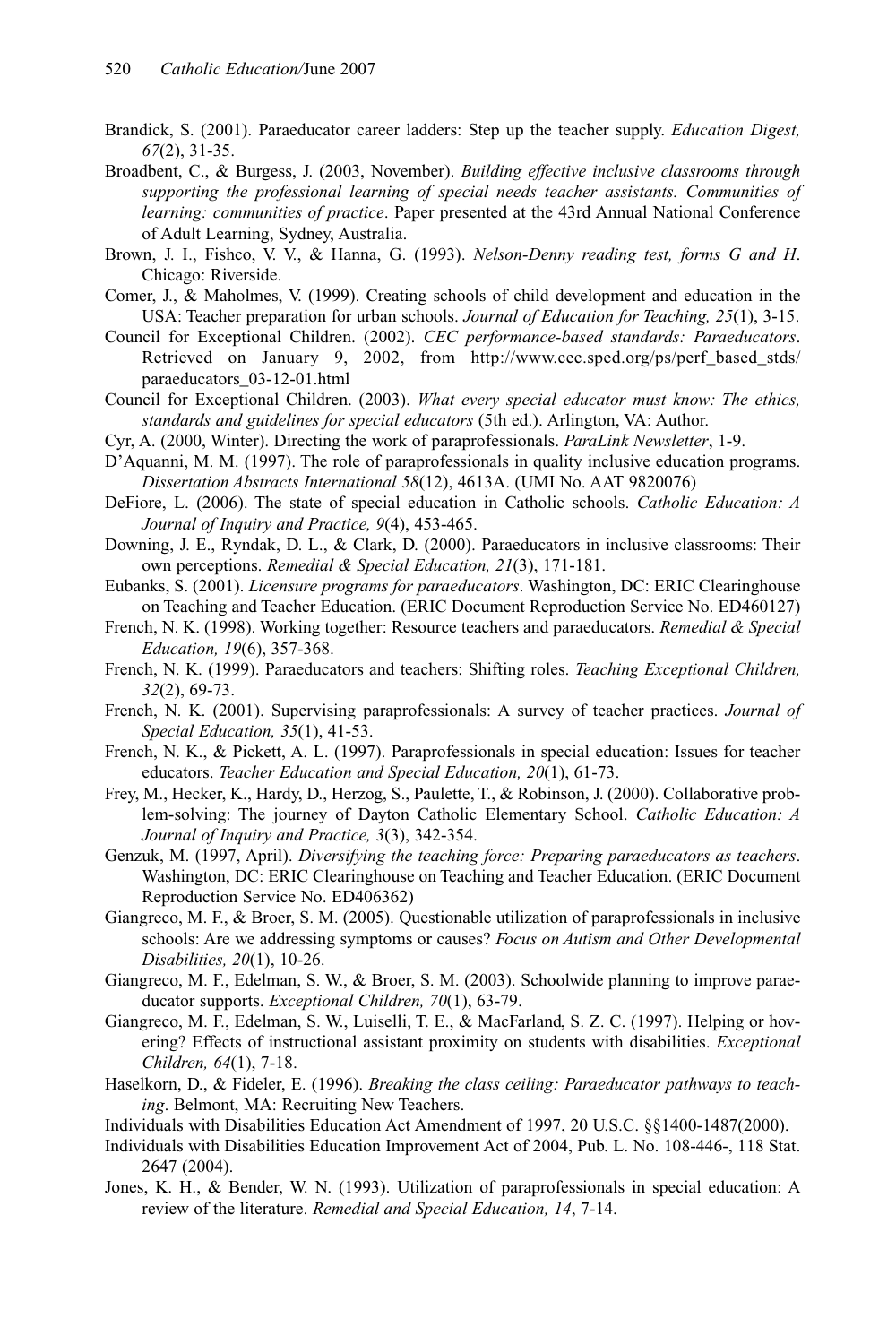- Katsiyannis, A., Hodge, J., & Lanford, A. (2000). Paraeducators: Legal and practice considerations. *Remedial and Special Education, 21*(5), 297-304.
- Laengle, T. M., Redder, D., Somers, W., & Sullivan, K. (2000). Success central: Implementing a program to meet the needs of diverse learners in a Catholic high school. *Catholic Education: A Journal of Inquiry and Practice, 3*(3), 355-362.
- Lawrence-Brown, D., & Muschaweck, K. S. (2004). Getting started with collaborative teamwork for inclusion. *Catholic Education: A Journal of Inquiry and Practice, 8*(2), 146-161.
- Long, T. J., & Schuttloffel, M. (2006) A rationale for special education in Catholic schools. *Catholic Education: A Journal of Inquiry and Practice, 9*(4), 443-452.
- Loreman, T. (2000, July). *School inclusion in Victoria, Australia: The results of six case studies*. Paper presented at the International Special Education Congress 2000: Including the Excluded, University of Manchester, UK.
- Marks, S. U., Schrader, C., & Levine, M. (1999). Paraeducator experiences in inclusive settings: Helping, hovering, or holding their own? *Exceptional Children, 65*(3), 315-328.
- McDonald, D. (2005). *United States Catholic elementary and secondary school statistics 2004- 2005: The annual statistical report on enrollment, schools, and staffing*. Washington, DC: National Catholic Educational Association.
- McNally, R. D., Cole, P. G., & Waugh, R. F. (2001). Regular teachers' attitudes to the need for additional classroom support for the inclusion of students with intellectual disability. *Journal of Intellectual & Developmental Disability, 26*(3), 257-273.
- Milner, C. A. (1998). Paraprofessionals in inclusive classrooms: Working without a net. *Dissertation Abstracts International 59*(05), 1527A. (UMI No. AAT 9833557)
- Morgan, J., Ashbaker, B., & Forbush, D. (1998). Strengthening the teaching team: Teachers and paraprofessionals learning together. *Support for Learning, 13*(3), 115-117.
- Moshoyannis, T., Pickett, A. L., & Granick, L. (1999). *The evolving roles and education/training needs of teacher and paraprofessional teams in New York City Public Schools*. New York: Paraprofessional Academy, Center for Advanced Study in Education, Graduate Center, City University of New York.
- Mueller, P. H. (1997). A study of the roles, training needs, and support needs of Vermont's paraeducators. *Dissertation Abstracts International, 61*(04), 1358A. (UMI No. AAT 9970545)
- Mueller, P. H. (2003, Spring). The paraeducator paradox. *NERRC Hot Topics*, 1-6.
- Mueller, P. H., & Murphy, F. V. (2001). Determining when a student requires paraeducator support. *Teaching Exceptional Children, 33*(6), 22-27.
- National Catholic Educational Association. (1991). *The national congress on Catholic schools for the twenty-first century*. Retrieved May 23, 2005, from http://www.ncea.org/about/mission/ natl-congress.asp
- National Center for Education Statistics. (2001). Table 82. *Digest of Education Statistics and Figures 2001*. Retrieved November 28, 2006, from http://nces.ed.gov/programs/digest/d01/dt082.asp
- National Clearinghouse for Professions in Special Education. (2000). *Careers in special education and related services: Paraeducator: Making a difference in the lives of students with special needs*. Arlington, VA: Council for Exceptional Children.
- Nittoli, J. M., & Giloth, R. P. (1997). New careers revisited: Paraprofessional job creation for lowincome communities. *Social Policy, 28*(2), 44-61.
- No Child Left Behind Act of 2001, 20 U.S.C. § 6301 (Supp. I 2001).
- Patchell, F., & Treloar, R. (1997). *Meeting a need: A transdisciplinary, school-based team approach to working with children and adolescents with language disorders*. Parramatta, Australia: Special Education Division, Catholic Education Office.
- Pickett, A. L. (1999). *Paraeducators: Factors that influence their performance, development and supervision*. Reston, VA: ERIC Clearinghouse on Disabilities and Gifted Education. (ERIC Document Reproduction Service No. ED438636)
- Pickett, A. L., Likins, M., & Wallace, T. (2003). *The employment and preparation of paraeducators: The state of the art—2003*. New York: National Resource Center for Paraprofessionals in Education & Related Human Services.
- Posner, G. (2000). *Field experience: A guide to reflective teaching*. New York: Longman.